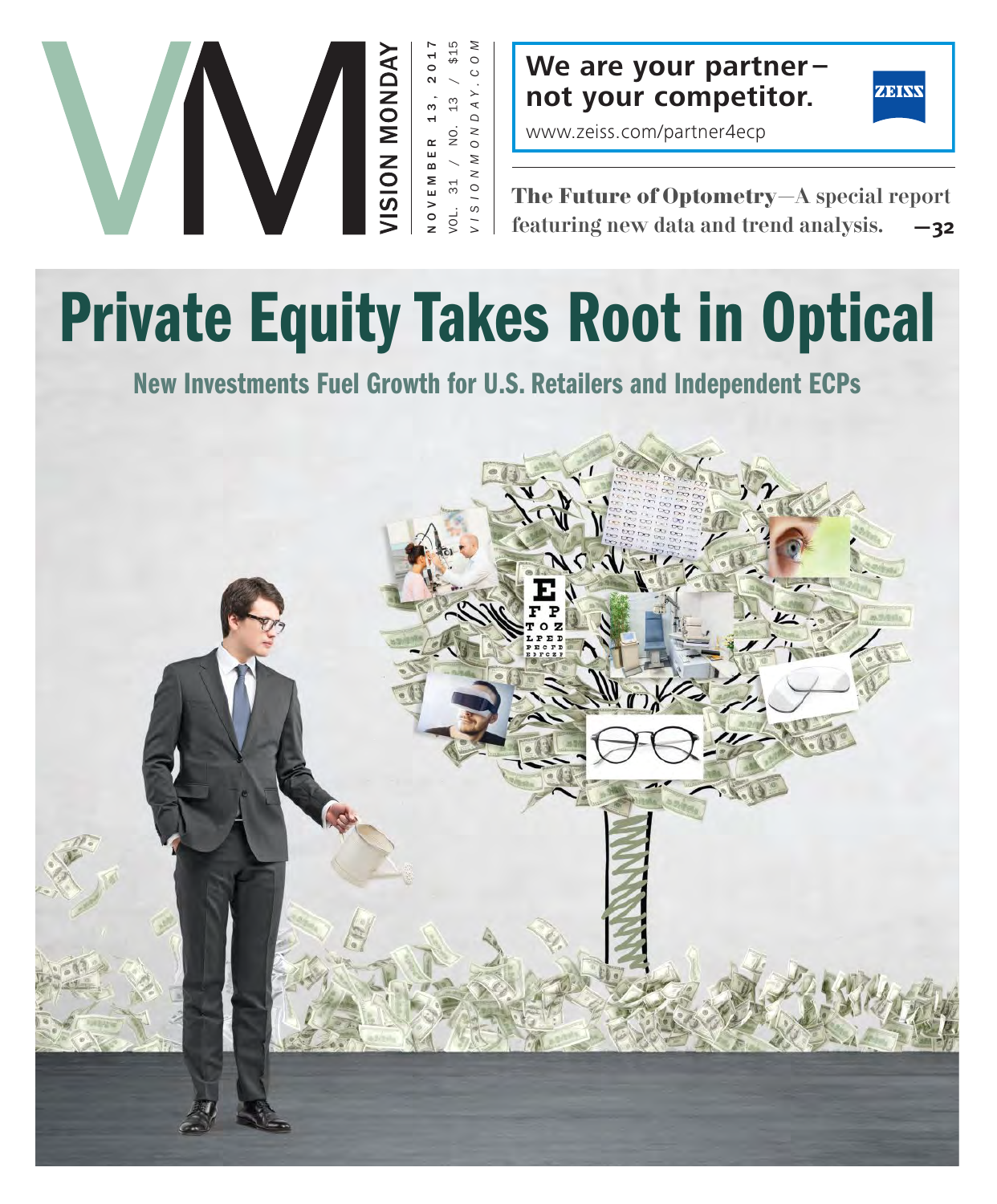# **PEOPLE**

### **MOVES**





Giovanni Zoppas Massimo Renon

#### MARCOLIN GROUP APPOINTS ZOPPAS AS EXEC CHAIRMAN, RENON GROUP CEO

LONGARONE, Italy—Marcolin Group announced that Giovanni Zoppas has been appointed Marcolin Group's executive chairman in charge of areas including licenses, international affairs, human resources, legal and institutional communication, effective Oct. 19, 2017.

Zoppas has also been nominated CEO of the joint venture between LVMH and Marcolin Group that was announced in January. "The goal of these changes is to ensure the best possible results with the alignment of interest of the different stakeholders," the company said.

Marcolin Group's CEO role will be covered by Massimo Renon, operating in Marcolin Group since January 2017 as worldwide commercial general manager.

"Consistent with the spirit of these changes, Giovanni Zoppas will give Massimo Renon all the necessary support for his success in the new role," the company added.



#### NEW LOOK VISION GROUP ANNOUNCES SEVERAL SENIOR MANAGEMENT CHANGES

MONTREAL—New Look Vision Group Inc., a leader in Canada's eyecare sector with its network of 379 locations, has made a few changes

among its senior management team following the closing of its acquisition of Iris, le groupe visuel (1990).

Éric Babin has been appointed president of Iris, with responsibility for the overall operations of the company. He succeeds Michael Chaiken, OD, who has retired as president of Iris. Babin has been with Iris since 1998, most recently as vice president, communications and information technologies and as a director. He has broad industry experience and is well acquainted with the Iris operations, according to New Look's announcement earlier this week. New Look announced its intention to acquire Iris in July.

In addition, Sylvain Boucher, OD, will join the Iris board of directors. Boucher is president and CEO of Ergoresearch Ltd. and an optometrist by training. He was with the Iris group from 1996 through 2005 and his responsibilities were in the areas of operations and development.

Mario Pageau will be appointed senior vice president, New Look Eyewear and Greiche & Scaff, effective Nov. 7, according to the announcement. He will be responsible for the operations of these two banners. Pageau currently is senior vice president, optical products and services.

An optician by training, Pageau joined New Look Vision in 1987 and has a broad range of experience across all aspects of the optical industry, including retail and manufacturing. Pageau succeeds Martial Gagné, who will be retiring as president of New Look Eyewear and Greiche & Scaff, effective Nov. 7, 2017, to pursue career opportunities in another industry.

Gagné has been president of New Look Eyewear since January 2008 and with the company since 2001. He will continue to serve on the board of directors of New Look Vision, according to the announcement.

Antoine Amiel, president and director of New Look Vision Group, said the company is confident that "this young and energetic senior management team will be successful in driving their respective banners forward to the next level of profitability and development and look forward to working with them over the coming years to take New Look Vision to a greater level of excellence."



Shaleen Ratansi

WESTGROUPE APPOINTS RATANSI NEW MARKETING DIRECTOR MONTREAL, Quebec—WestGroupe has announced the appointment of Shaleen Ratansi to the position of marketing director.

Ratansi brings over 15 years of design, branding and marketing experience with her to this position with WestGroupe. Ratansi previously worked in the fashion industry and joined the optical industry over three years ago, working for a leading optical company to oversee the creation of campaigns, branding, media strategies, events and trade shows for the North American market.

"Shaleen brings a fresh energy to her new position and possesses the right mixture of expertise, insight and personality to help WestGroupe reach for the future," said West-Groupe's president, Michael Suliteanu.

"It is an exciting time for WestGroupe, as it continues its worldwide growth. The organization has had continuous expansion, now in over 40 countries with no signs of slowing down," said Ratansi.

"I am really looking forward to working with the team to build, innovate and create marketing initiatives which will further drive audience engagement, increase sales and focus on customer needs, quality products and services with premium branding," she said. ■

NOVEMBER 13, 2017 VISIONMONDAY.COM Facebook.com/VisionMonday **W**eVisionMonday